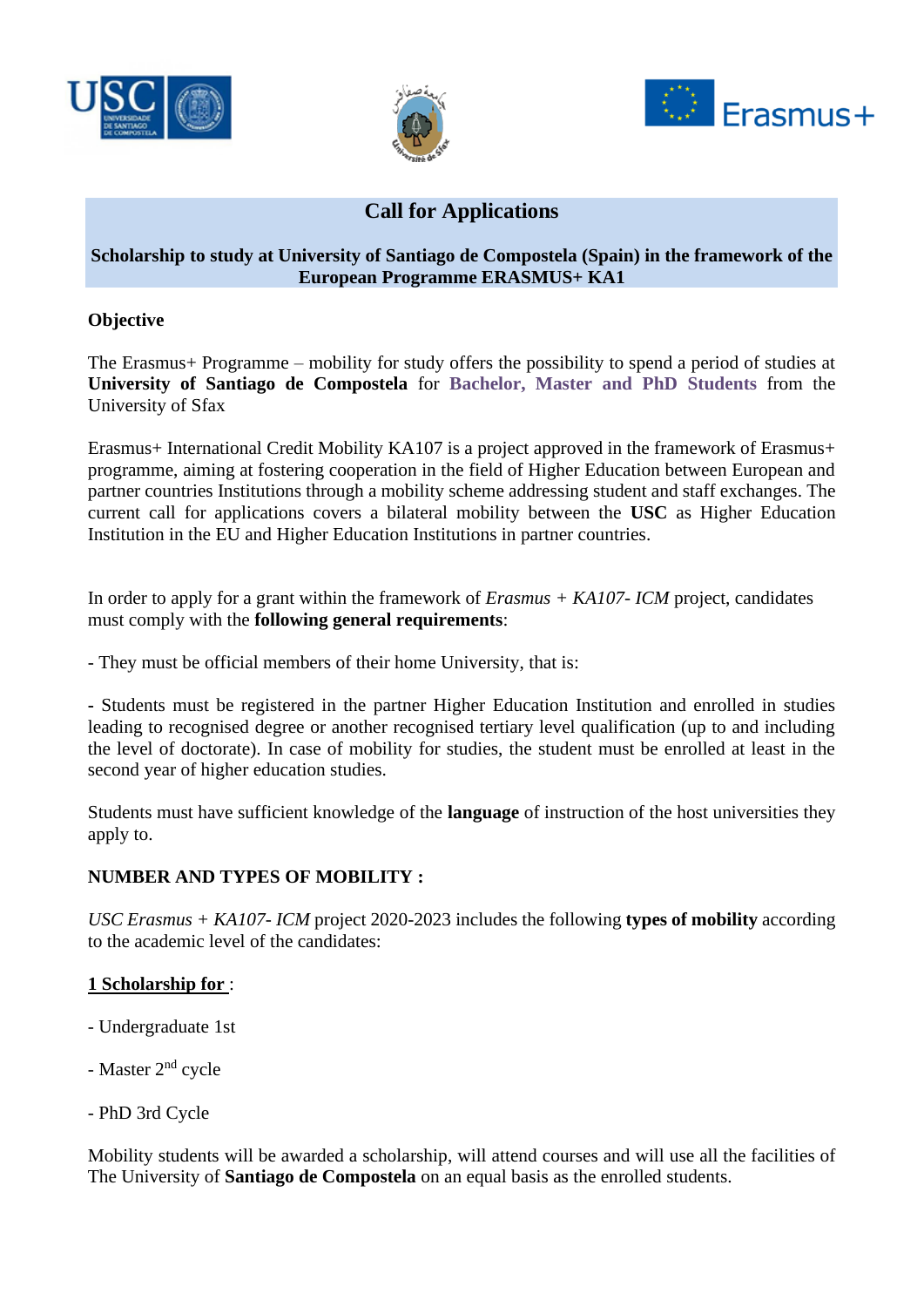





## **DURATION OF THE MOBILITIES**

- Undergraduate 1st or Master 2nd cycle **: 05 months** 

**-** PhD 3rd cycle**: 05 months** 

## **Fields of Education and Training**

#### Undergraduate 1st cycle **: Humanities, Civil engineering, Agriculture, Forestry, Languages, Economics, business and administration**

In English limited places: **Chemical engineering BSc** "mobility semester" <http://www.usc.es/etse/en/node/2297>

Master 2<sup>nd</sup> cycle: Chemistry MSc: Chemistry at the Interface with Biology and Materials Science

PhD: [available USC PhD programmes:](file:///G:/PC%20Fatma/Bureau/D/Erasmus+%20KA1/KA1/Santiago/2020-2021-S2/available%20USC%20PhD%20programmes:%20 ) [http://www.usc.es/en/perfis/internacional/programas/Erasmus\\_KA107/estudantes\\_incoming.html](http://www.usc.es/en/perfis/internacional/programas/Erasmus_KA107/estudantes_incoming.html)

USCwebsite – [https://www.usc.gal/en/perfis/internacional/programas/erasmusICM\\_KA107/erasmu](https://www.usc.gal/en/perfis/internacional/programas/erasmusICM_KA107/erasmusicm_ka107_estudantes_incoming.html) [sicm\\_ka107\\_estudantes\\_incoming.html](https://www.usc.gal/en/perfis/internacional/programas/erasmusICM_KA107/erasmusicm_ka107_estudantes_incoming.html)

#### **AMOUNT OF GRANTS**

The Erasmus+ for study scholarships are contributions to support living costs in the hosting country. The scholarship for Spain is of  $850 \text{ } \infty$  per month for students.

A supplementary sum will cover the travel costs on the basis of the distance between Sfax and Santiago de compostela according to the European distance calculator: **[http://ec.europa.eu/programmes/erasmus-plus/tools/distance\\_en.htm](http://ec.europa.eu/programmes/erasmus-plus/tools/distance_en.htm)**

#### **Beneficiaries are responsible for:**

- **-** Contracting their travel arrangements.
- Visa expenses.
- Contracting insurance cover.

#### **Conditions and procedures**

#### *General conditions for admittance*

The candidate student must be enrolled at the University of Sfax that signed the Inter Institutional Agreement within the framework of Erasmus + Programme, with the University of **Santiago de Compostela**.

The student must be **preselected** and **nominated** by the University of Sfax